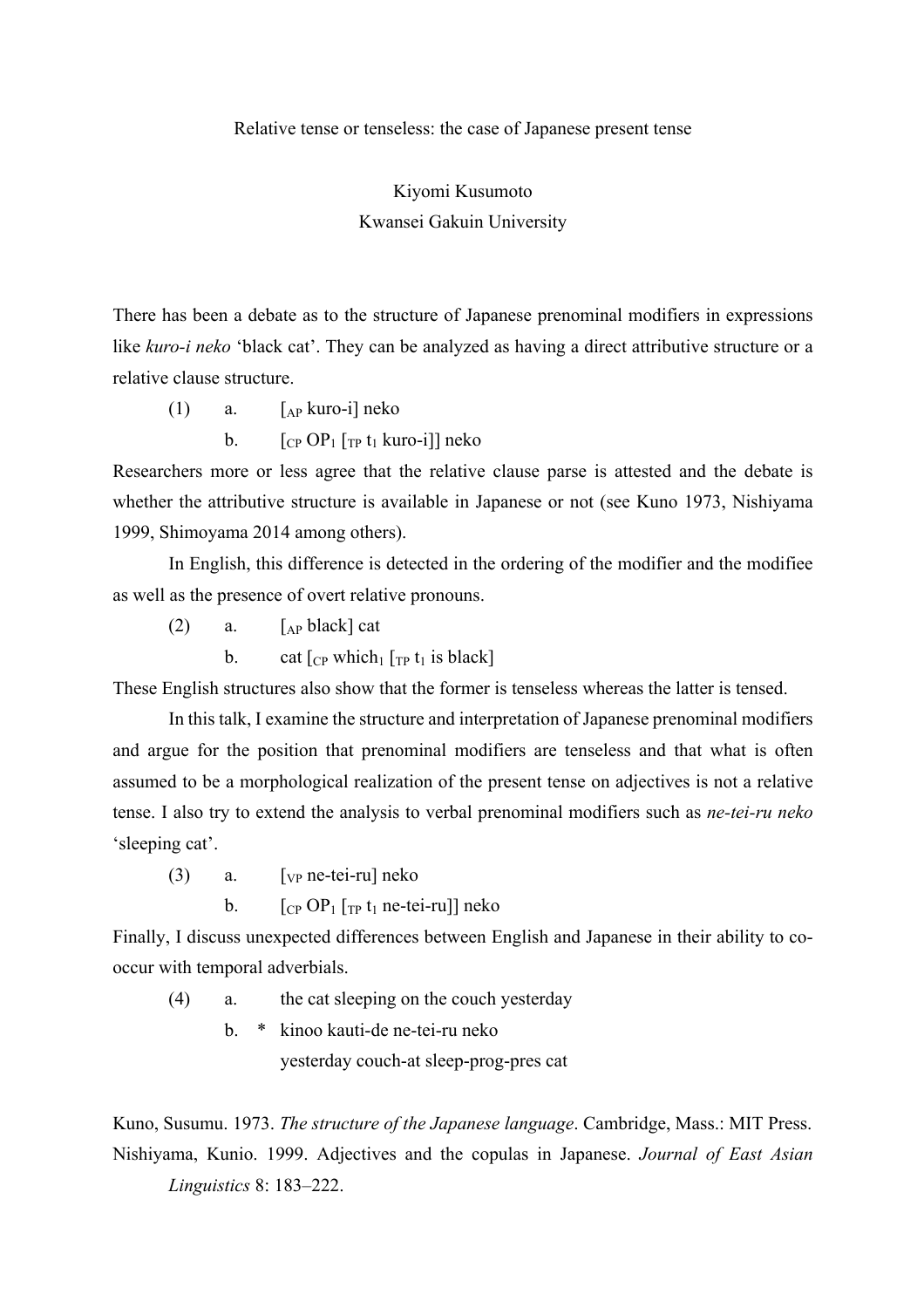Shimoyama, Junko. 2014. The size of noun modifiers and degree quantifier movement. *Journal of East Asian Linguistics* 23: 307-331.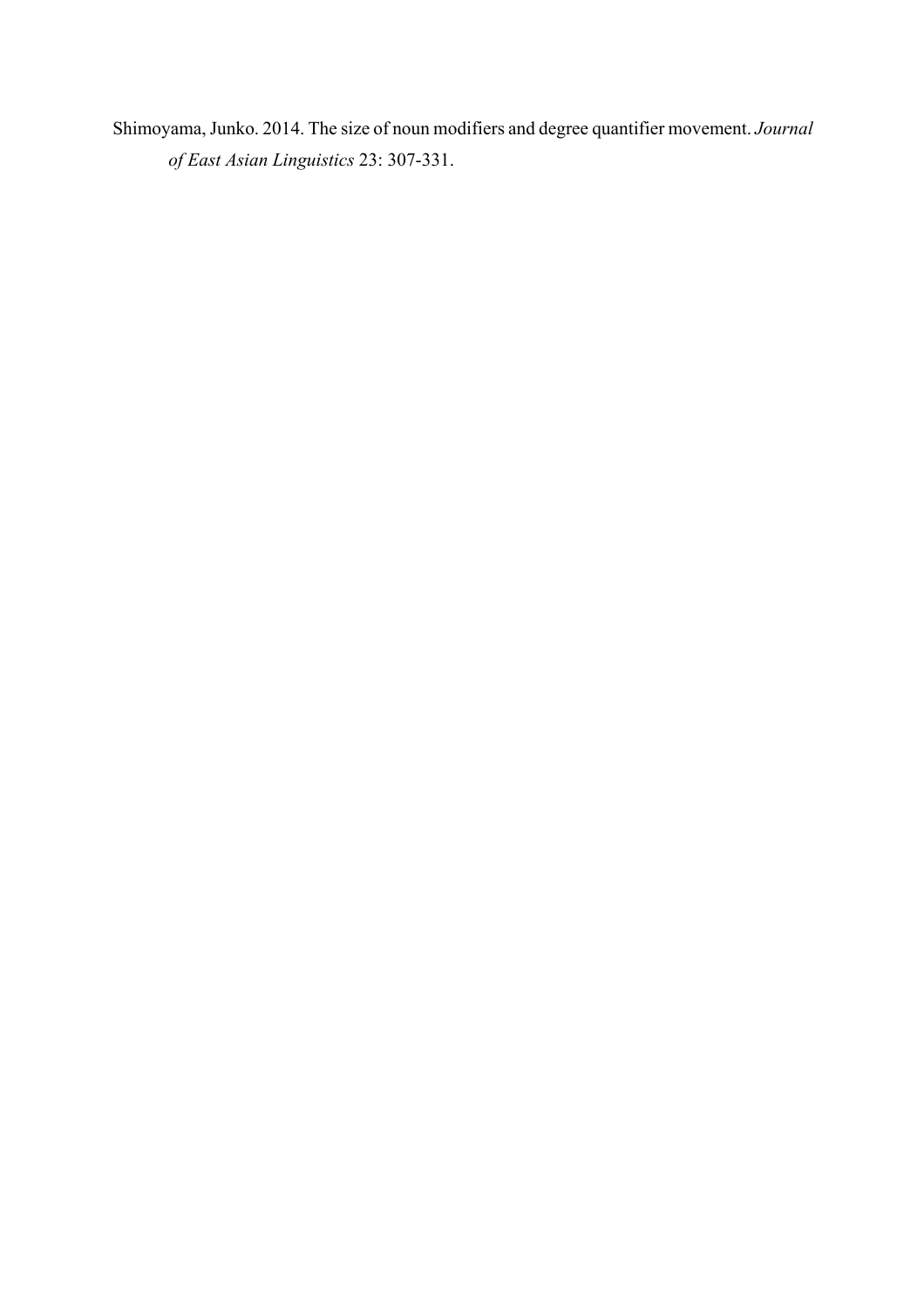## On the Nature of Control in Japanese

Yoichi Miyamoto Osaka University

Takano (2010) examines the weak crossover (WCO) phenomena observed in Japanese 'control' and claims that a movement theory of control, advocated by Hornstein (1998, 1999, 2001), Boeckx and Hornstein (2004, 2006), and others, best accounts for the phenomena in question. Of particular interest for the current paper is the fact that Takano's analysis assumes that the trace/copy in the embedded subject position is relevant in calculating bound pronominal interpretation and WCO effects. We know independently, however, that the trace/copy in the embedded subject position in the typical control construction is to be ignored for the purpose of, for example, Condition A, as illustrated in the contrast between (1a) and (1b) (Landau 2003, 2013):

- (1) a. One interpreter each<sub>1</sub> seemed  $e_1$  to have been assigned to the visiting diplomats.
	- b. \*One interpreter each<sub>1</sub> tried  $e_1$  to be assigned to the visiting diplomats.

Given this grammatical contrast, we are led to conclude that the Japanese 'control' Takano discusses may not be an instance of typical control.

In the current paper, under the assumption that scope ambiguity arises only with clause-mate QPs (May 1977), we first provide additional data that supports Takano's claim that the trace/copy in the embedded subject position participates in scope interaction with other QPs within the embedded clause. Relevant examples are given in (2):

- (2) a. Nani-o<sub>2</sub> Hanako-ga Taro-to-Jiro<sub>1</sub>-ni  $[e_1 \ t_2 \text{koon}$ yuusuru yoo(-ni) what-ACC Hanako-NOM Taro-and-Jiro-DAT buy C susumeta no. recommended O 'What did Hanako recommend to Taro and Jiro that they would buy?'
	- b. Nani-o<sub>2</sub> Taro-to-Jiro<sub>1</sub>-ga Hanako<sub>1</sub>-ni  $[e_1 \ t_2 \text{ kony}$ uusuru yoo(-ni) what-ACC Taro-and-Jiro-NOM Hanako-DAT buy C susumeta no. recommended O 'What did Taro and Jiro recommend to Hanako that she would buy?'

In these examples, the WH-phrase *nani-o* is scrambled to the sentence-initial position, which Nemoto argues is an instance of A-scrambling. Although the judgment is rather delicate, distributive interpretation is easier to obtain in (2a). We analyze these and other examples under Watanabe's (2000) derivational approach to scope determination (see also Miyamoto 2009), and conclude, following Takano (2010), that movement is involved in Japanese 'control'.

Given the ungrammaticality of (1b), however, we propose an alternative account to Takano (2010), based on Kayne's (2002) proposal for antecedent-pronoun relations. According to Kayne, the antecedent (*Hanako* in (3a)) is subject to movement of the type illustrated in (3b, c):

- (3) a. Hanako thinks that she is smart.
	- b.  $\qquad \qquad \text{thinks that } [\text{ Hanako}_1, \text{she}_1] \text{ is smart.}$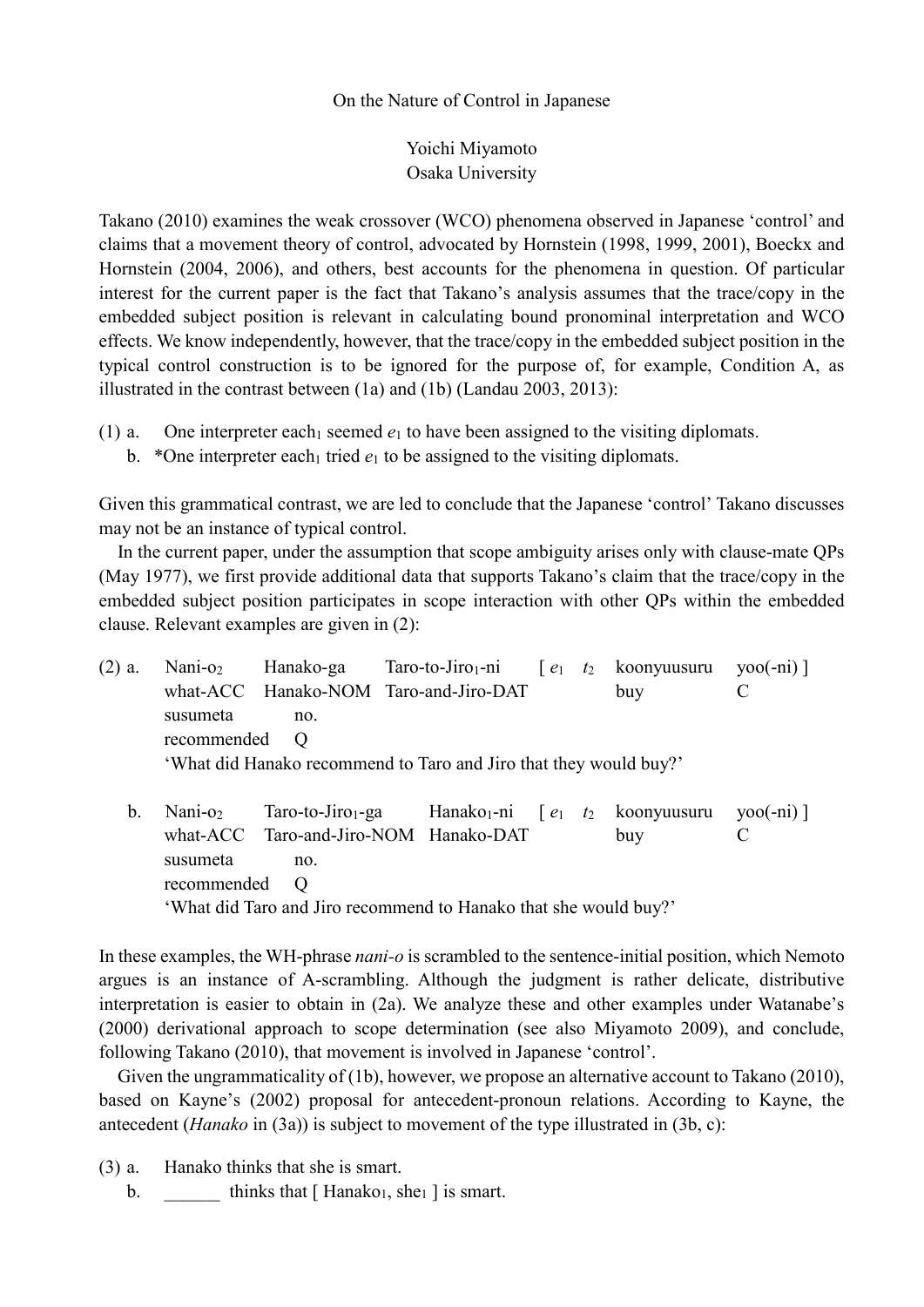c. Hanako<sub>1</sub> thinks that  $[t_1, she_1]$  is smart.

First, the antecedent *Hanako* and *she* are base-generated as a constituent in the embedded subject position, as shown in (3b), and then, *Hanako* is raised to the matrix subject position, as illustrated in (3c). We argue that what Takano dubs 'control' in Japanese is realized with the complex given in (4), undergoing the same derivational steps:

 $(4)$  [antecedent<sub>1</sub>, pro<sub>1</sub>]

In short, Japanese 'control' is an instance of a covert pronoun located in the embedded subject position with its antecedent.

It has been argued (e.g., Akuzawa 2017) that Japanese 'control' makes use of a covert pronoun. The current proposal therefore might be taken as further support for this tenet of Japanese 'control', along with Takano's (2010) finding that movement is involved in the construction in question. Notice that covert pronouns are not available in English, which in turn provides a means to account for the fact that the same derivation is not available in English.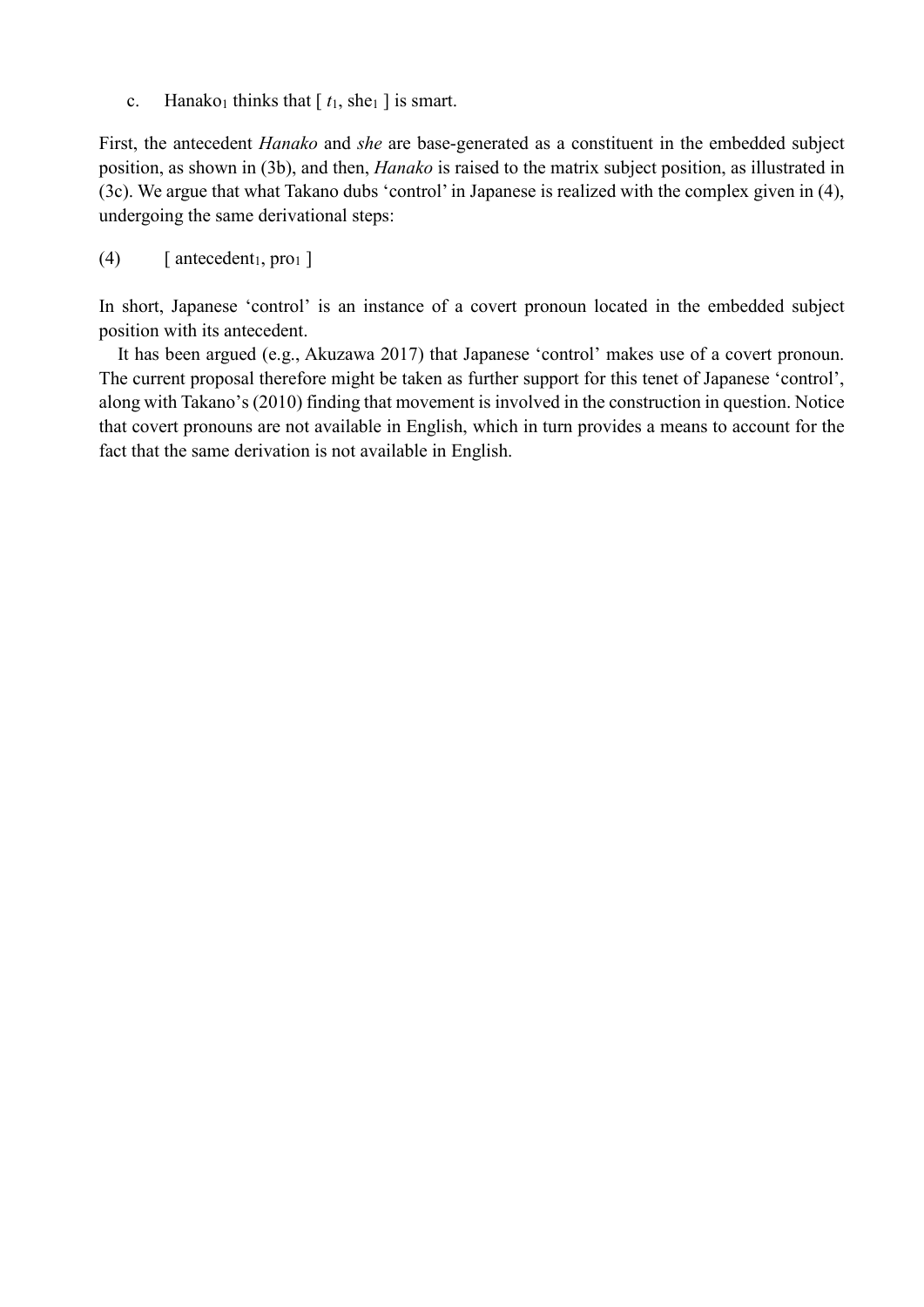## **Usage-based Construction Grammar and the Study of Language Variation and Change**

Yoshikata Shibuya Kanazawa University

The history of Cognitive Linguistics (CL) dates back to at least the late 1970s (e.g., Lakoff 1977; Talmy 1978; Langacker 1979). In the late 1980s, a series of major works representing the theoretical advancement of CL were published (e.g., Lakoff 1987; Langacker 1987; Talmy 1988), and attention to this framework in linguistic research increased significantly. Subsequently, in the 1990s, the scope of CL expanded greatly, as research in the fields of functionalist typology (e.g., Croft 1991; Kemmer 1993; Bybee et al. 1994; van der Auwera and Plungian 1998) and historical linguistics (e.g., Heine et al. 1991; Traugott and Heine 1991; Hopper and Traugott 1993), as well as language acquisition (e.g., Tomasello 1995, 1999; Carpenter et al. 1998; Pine et al. 1998) was conducted based on the principles and assumptions of CL. In the 21st century, CL has undergone two important turning points. The first was the quantitative turn (Janda 2013), which signified a shift toward more objective research; while CL in the 20th century was dominated by discussions based on analysts' introspection, the quantitative turn led to a dramatic increase in quantitative research using corpora and experiments (e.g., Bencini and Goldberg 2000; Gries 2003; Hilpert 2006; Dąbrowska 2008; Gilquin and Gries 2009; Glynn and Fischer 2010; Boyd and Goldberg 2011). The second important change that has occurred in CL is the social turn (Harder 2010; see also Croft 2009). This represents a move toward understanding language not only from a cognitive perspective, but also from a social perspective.

In this talk, I will focus on the social turn which unfortunately is still not as well-established in CL as the quantitative turn. In order to emphasize the need for a social turn in CL, I will discuss the close relationship between the study of language variation and change and usagebased Construction Grammar (CxG) (e.g. Croft 2001; Goldberg 2006), one of the approaches that constitute CL (for details on this approach, see Croft and Cruse 2004: Chapter 11). Variation and change represent two fundamental aspects that characterize human language. Research on language variation and change has been most actively undertaken in a branch of sociolinguistics called "language variation and change (LVC)" or "variationist sociolinguistics" (e.g. Bayley 2013). In this presentation, I will argue that insights from usage-based CxG can also make an important contribution to the study of language variation and change. Importantly, the usefulness of usage-based CxG does not end with its contribution to language variation and change research. Usage-based CxG also has important theoretical implications for linguistic research as a whole. This is because the involvement of usage-based CxG in the study of language variation and change will enable a close connection between approaches concerned with the study of language use, such as usage-based CxG, sociolinguistics, pragmatics, and typology, which in turn will facilitate the creation of a theory of language (Croft 2000, 2010).